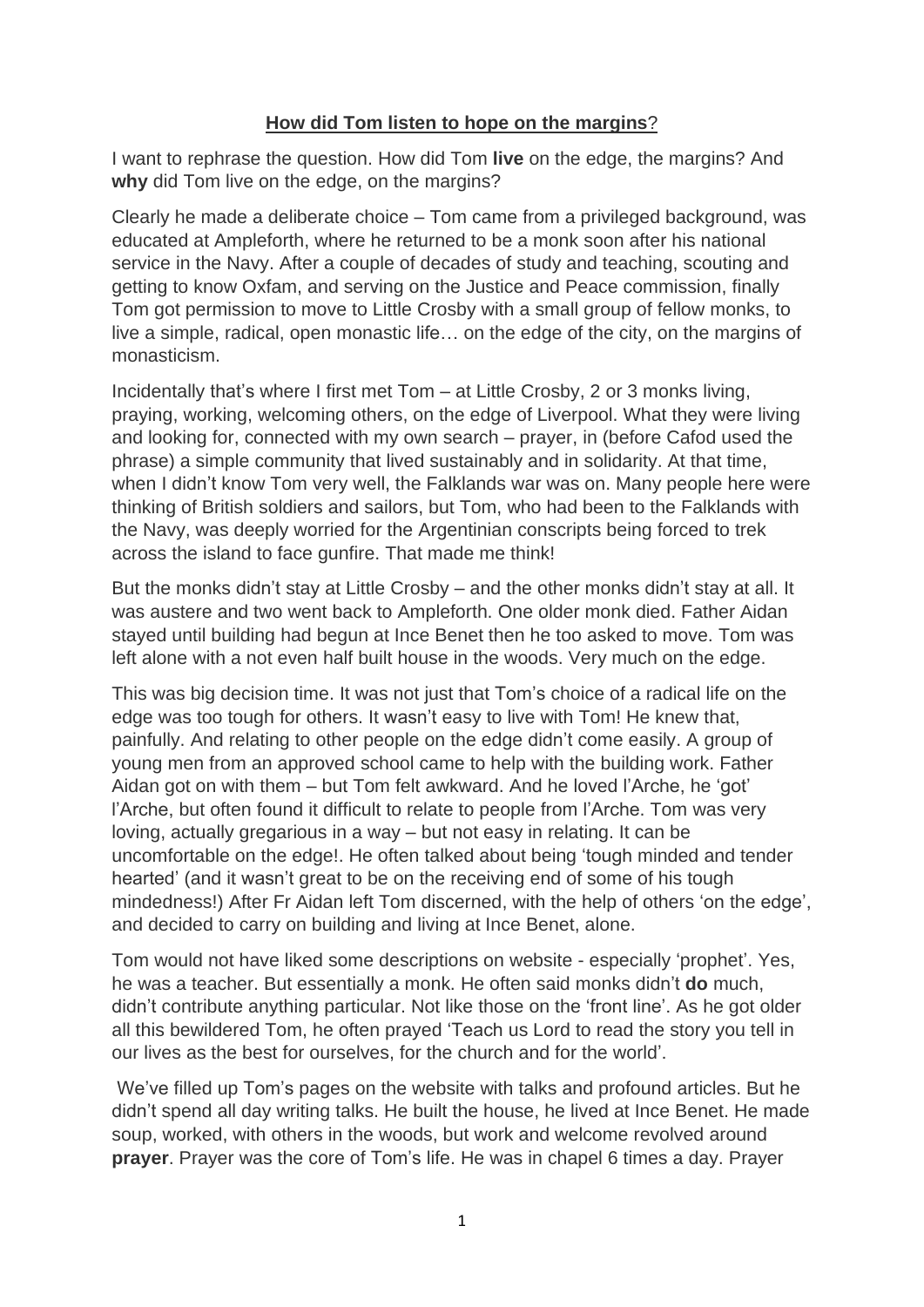isn't obvious – any of us who try know it's a struggle. And he invited us to pray. Ora et labore.

But why the margins, why the edge? Not just to be heroic – or to show up what's going on at the centre. Why did the Desert Fathers and Mothers go to live in the Egyptian desert after the emperor Constantine made Christianity main stream? Why have so many people, not just monks, tried to live on the edge? Why was Jesus' ministry in Galilee and not all in Jerusalem? What goes on in the 'liminal' space? What do we see there that we can't see in the middle? (think of standing on the edge of an excited crowd, rather than in the midst of it…)

In *Presence* Tom gives us a clue: Tom wrote *'Presence'* for the Ecumenical World Development Consultation and Cafod published it in 2004. It's all on the website, in the section 'Acting with justice'.

> When the intense holiness of God incarnates itself in human affairs by and large two things happen. One is that **as God becomes increasingly present, he also becomes increasingly hidden.** In many ways, God is more hidden in the presence of Jesus than he is in the glory of creation. The second thing that happens **when God's holiness incarnates itself in human affairs** is that **it creates a crisis**, which would not have happened if he had not come.

This is the clue about the margins:

*(Wealth* )…*"Blessed are you poor"* is saying that **you who are in the margins and you who haven't been recognised are discovering what God is truly bringing about in our world** – what is on offer. In a sense you're in touch with the real story.

It's so important to ponder these things in a prayerful and in a deep way. Not just in our lives, of course, but in the economic processes and structures of our times. Because within each of these **'bubbles'** we become extremely defensive.

The 'bubbles' Tom speaks of are the bubbles of wealth, learning, and power:

Jesus is more than a prophet because he personifies, literally, that which God is working among us. In so doing he discovered there were three areas where people had enormous blockages in appreciating what he was about – blockages that prevented them entering what he was generating. I think of these as the **'bubble' of wealth, the 'bubble' of learning, and the 'bubble' of power.** All of us are trapped in forms of these bubbles…

we've just seen wealth … on learning Tom quotes Jesus: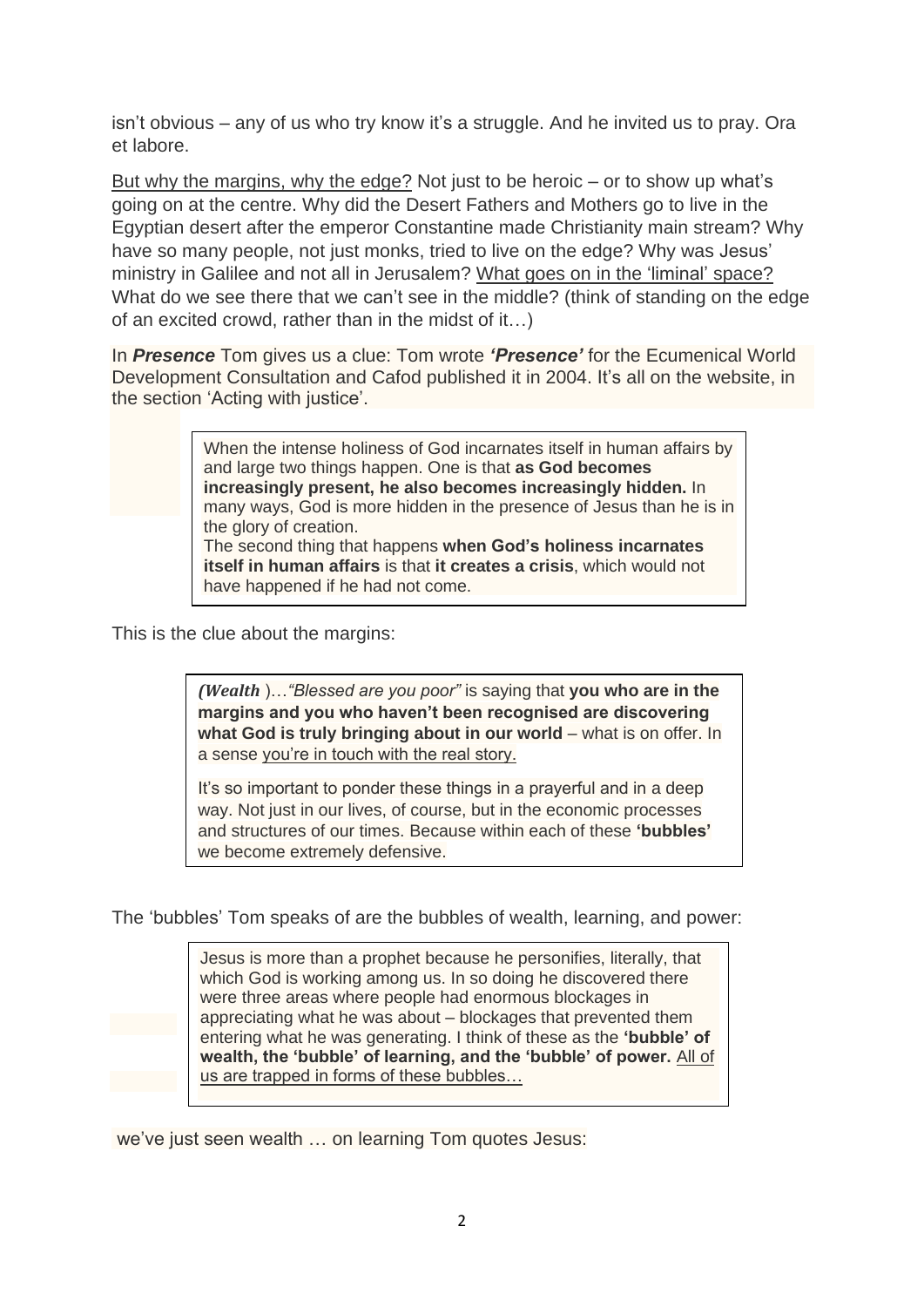*(Learning) …* But Jesus often found that such exquisite learning becomes its own 'bubble' of expertise and is then used as a weapon against people rather than as an instrument of God's truth and mercy.

*"I bless you, Father, Lord of heaven and earth for hiding these things from the learned and clever and revealing them to the little ones… No one knows what the Son is about except the Father, just as no one knows the Father except the Son and those to whom the Son chooses to make him known."*

…and power, where our own defence mechanisms blind us to what might be different:

> *(Power)* … All sorts of defence mechanisms retain power and inside the power bubble it becomes impossible to see where alternatives and new things are happening.

> …so **wealth, learning and power** each create their own virtuous 'bubble' from which **we can be set free to know where the real action is happening, only by a profound conversion, a freedom from the demand of the ego and from those comfort zones of security.**

In **'Presence'** Tom goes on to talk about the mystery of the Cross and the book of Revelation:

> In Revelation the question being worked out is: **who holds the true story of our world**, in and out of all the appalling suffering, who holds the key?

> It is **no easy journey to be free enough to see through the eyes of Jesus or to love truth as he did.** Yet truth is the thing Jesus said he came to bear witness to.

I won't go on because we can all read all of this in the text on the website; I find this paper '*Presence*' is a distillation of Tom's searching and thinking – and a call to move out of our comfort zones, to the edge.

I realise, 3 years after Tom's death, that if I hadn't met the monks at Little Crosby, and then been so much part of the life of Ince Benet for very many years that I couldn't have grown in my own commitment, prayer and life. But it makes me think that we're not here to idealise prophets, priests, disciples, teachers… we're here today because we've received much from these 3 – we're challenged, invited, to be disciples too, to live, work, pray on the less-than-comfortable edge – to try to see who holds the true story of our world.

Sitting at home as a storm battered my house the other night I was reminded of a poet, a poem, very important to Tom, that illustrates the insecurity, the fear, and the